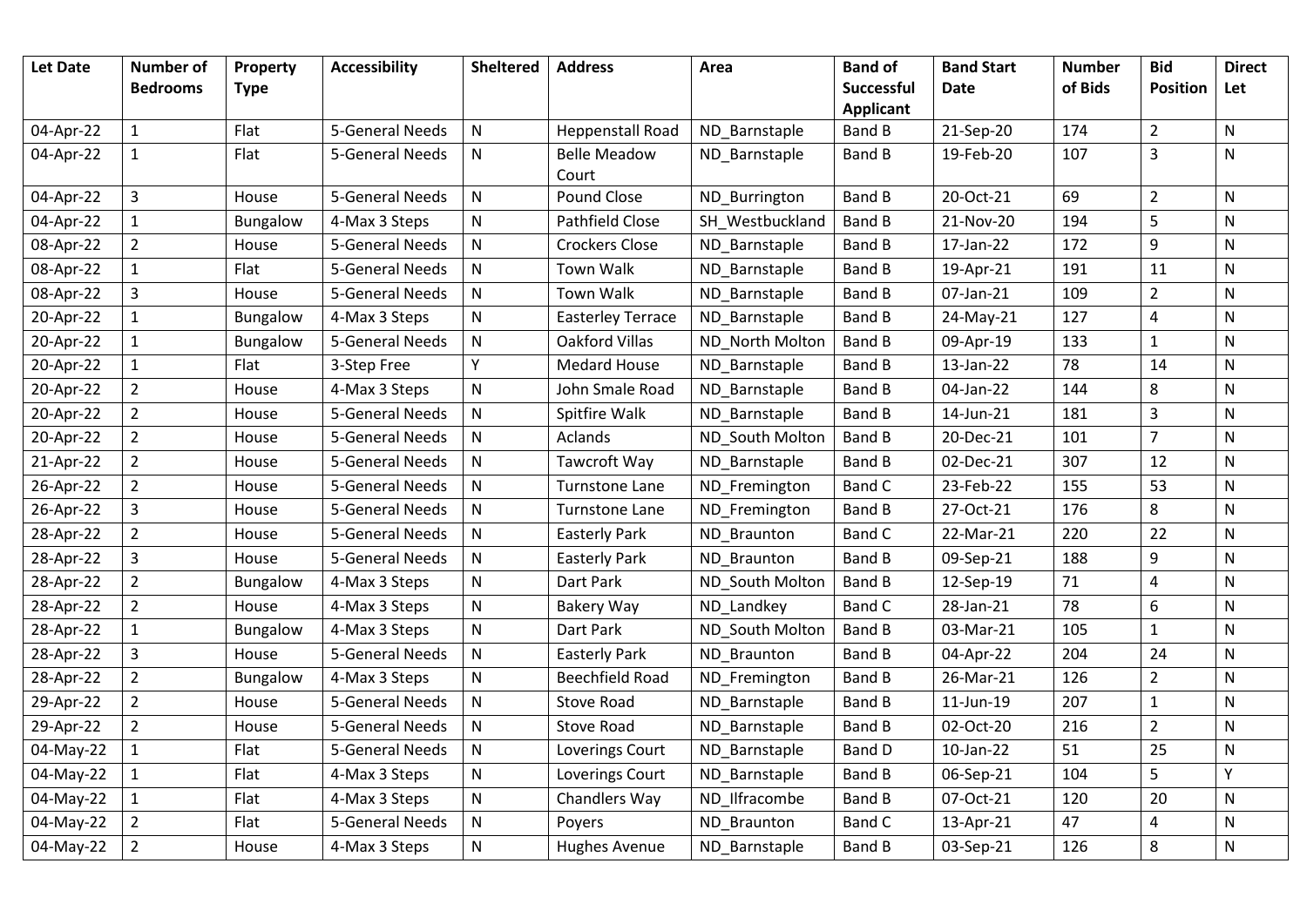| Let Date  | <b>Number of</b><br><b>Bedrooms</b> | Property<br><b>Type</b> | <b>Accessibility</b> | <b>Sheltered</b> | <b>Address</b>             | Area            | <b>Band of</b><br><b>Successful</b> | <b>Band Start</b><br>Date | <b>Number</b><br>of Bids | <b>Bid</b><br><b>Position</b> | <b>Direct</b><br>Let |
|-----------|-------------------------------------|-------------------------|----------------------|------------------|----------------------------|-----------------|-------------------------------------|---------------------------|--------------------------|-------------------------------|----------------------|
|           |                                     |                         |                      |                  |                            |                 | <b>Applicant</b>                    |                           |                          |                               |                      |
| 06-May-22 | $\overline{3}$                      | House                   | 5-General Needs      | N                | Raleigh Meadow             | ND Barnstaple   | <b>Band B</b>                       | 10-Nov-21                 | 141                      | 8                             | N                    |
| 06-May-22 | 2                                   | House                   | 5-General Needs      | N                | Cider Way                  | ND South Molton | Band B                              | 04-Feb-22                 | 107                      | 9                             | N                    |
| 06-May-22 | $\overline{2}$                      | Flat                    | 5-General Needs      | N                | Claypits Road              | ND Barnstaple   | Band C                              | 14-Oct-20                 | 61                       | $\overline{2}$                | N                    |
| 09-May-22 | $\mathbf{1}$                        | Maisonette              | 5-General Needs      | N                | Muddlebridge<br>Close      | ND Fremington   | Band D                              | 23-Aug-18                 | 154                      | 43                            | N                    |
| 09-May-22 | $\overline{2}$                      | House                   | 5-General Needs      | N                | Muddlebridge<br>Close      | ND Fremington   | Band D                              | 22-Oct-21                 | 201                      | 97                            | N.                   |
| 10-May-22 | $\overline{2}$                      | Flat                    | 5-General Needs      | $\mathsf{N}$     | Goodleigh View             | ND Barnstaple   | <b>Band B</b>                       | 18-Feb-22                 | 77                       | 5                             | N                    |
| 10-May-22 |                                     | Bungalow                | 4-Max 3 Steps        | N                | Raleigh Lawn               | ND Barnstaple   | <b>Band B</b>                       | 15-Apr-21                 | 143                      | $\overline{3}$                | N                    |
| 13-May-22 |                                     | Flat                    | 5-General Needs      | ${\sf N}$        | Oak Meadow                 | ND South Molton | Band B                              | 30-Oct-19                 | 160                      | $\overline{3}$                | N                    |
| 16-May-22 | $\overline{3}$                      | House                   | 5-General Needs      | $\mathsf{N}$     | <b>Sherratts Oak</b>       | ND Barnstaple   | Band B                              | 11-Aug-21                 | 165                      | 6                             | N                    |
| 16-May-22 | $\mathbf{1}$                        | Flat                    | 5-General Needs      | $\mathsf{N}$     | Greenways                  | ND_Ilfracombe   | Band C                              | 18-Oct-19                 | 133                      | 21                            | N                    |
| 19-May-22 | $\overline{2}$                      | Flat                    | 5-General Needs      | N                | East Park Road             | ND Barnstaple   | <b>Band B</b>                       | 27-Sep-21                 | 87                       | $\overline{3}$                | N                    |
| 19-May-22 | $\mathbf{1}$                        | Flat                    | 4-Max 3 Steps        | $\mathsf{N}$     | Lower Moor                 | ND Barnstaple   | <b>Band B</b>                       | 22-Apr-21                 | 199                      | 11                            | N                    |
| 24-May-22 | $\overline{3}$                      | House                   | 5-General Needs      | $\mathsf{N}$     | Kingsway                   | ND South Molton | Band B                              | 07-Dec-21                 | 105                      | $\overline{7}$                | N                    |
| 24-May-22 | $\overline{2}$                      | House                   | 4-Max 3 Steps        | $\mathsf{N}$     | Gould Road                 | ND_Barnstaple   | <b>Band B</b>                       | 28-Jan-22                 | 148                      | 9                             | N                    |
| 24-May-22 | $\overline{3}$                      | House                   | 5-General Needs      | $\mathsf{N}$     | <b>Churchill Crescent</b>  | ND South Molton | <b>Band B</b>                       | 08-Nov-21                 | 170                      | 6                             | N                    |
| 24-May-22 | $\mathbf{1}$                        | Flat                    | 5-General Needs      | $\mathsf{N}$     | Ladywell<br><b>Meadows</b> | ND Chulmleigh   | Band D                              | 29-Jul-21                 | 249                      | 141                           | N                    |
| 26-May-22 | $\overline{3}$                      | House                   | 5-General Needs      | ${\sf N}$        | <b>Miller Crescent</b>     | ND Barnstaple   | <b>Band B</b>                       | 12-Aug-21                 | $\mathbf{1}$             | $\mathbf{1}$                  | Y                    |
| 26-May-22 | $\overline{2}$                      | House                   | 5-General Needs      | N                | John Smale Rd              | ND_Barnstaple   | Band B                              | 04-Jan-22                 | 193                      | 8                             | N                    |
| 26-May-22 | $\overline{2}$                      | Flat                    | 4-Max 3 Steps        | $\mathsf{N}$     | <b>Tewsley Close</b>       | ND_Barnstaple   | Band B                              | 22-Feb-22                 | 60                       | 5                             | N                    |
| 31-May-22 | 3                                   | House                   | 5-General Needs      | $\mathsf{N}$     | <b>Willshere Road</b>      | ND_Barnstaple   | Band B                              | 19-Oct-21                 | 132                      | 4                             | N                    |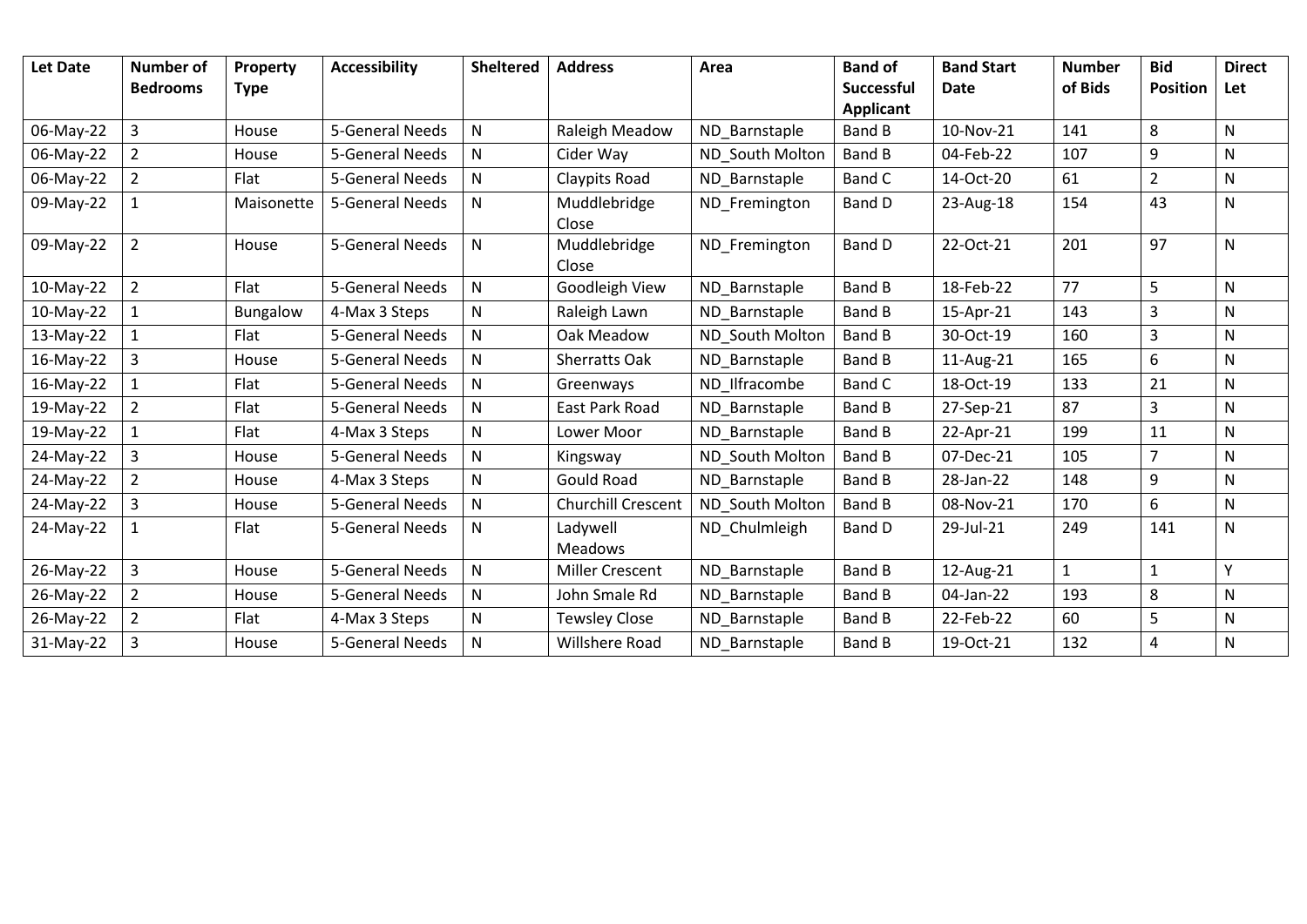